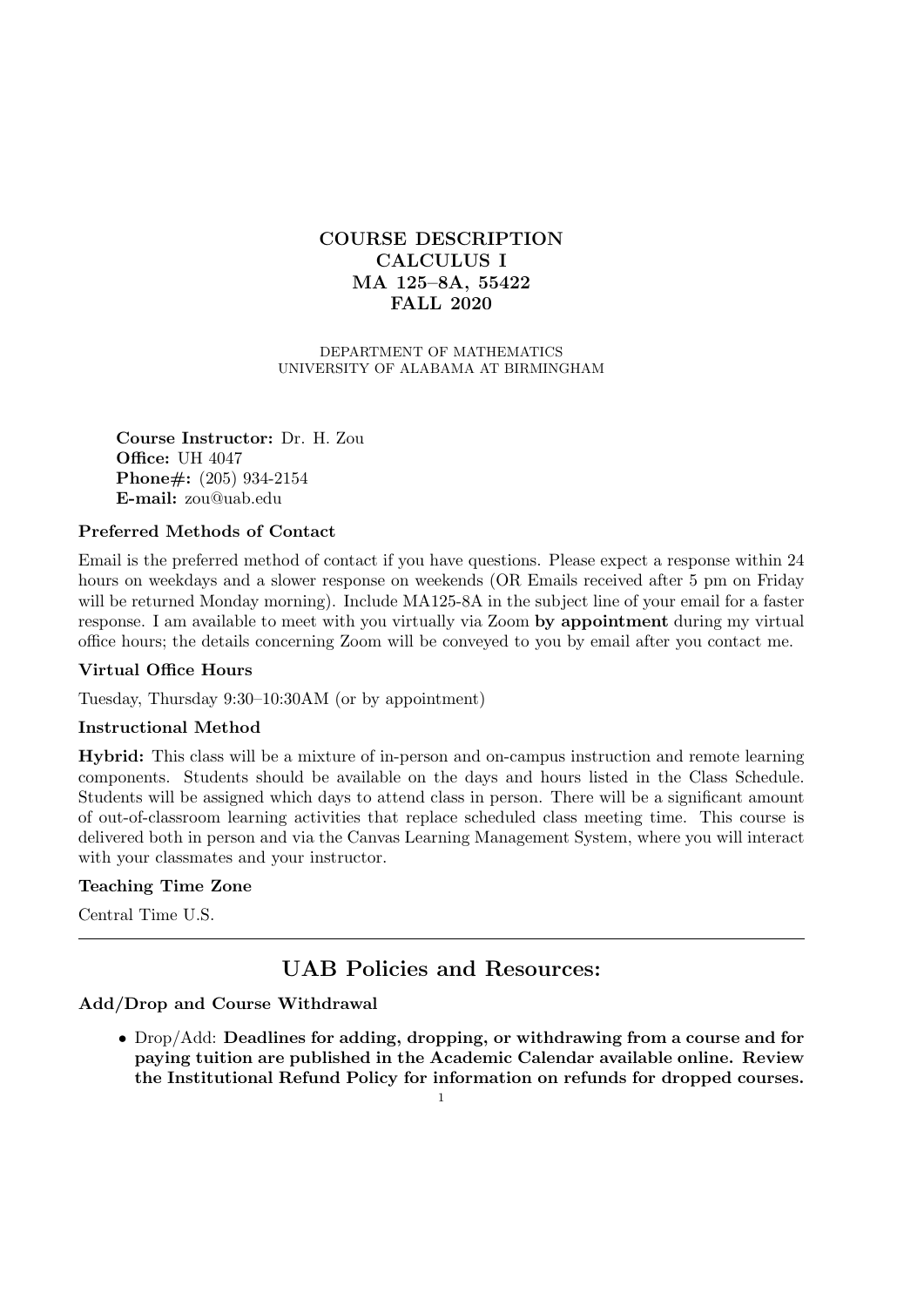#### 2 DEPARTMENT OF MATHEMATICS UNIVERSITY OF ALABAMA AT BIRMINGHAM

*•* Withdrawal: **To avoid academic penalty, a student must withdraw from a course by the withdrawal deadline shown in the academic calendar and receive a grade of W (withdrawn). Failure to attend class does not constitute a formal drop or withdrawal.**

### **UAB United: Safe Entry to Campus**

Please go to the UAB United website for guidance and resources related to our safe entry to campus in Fall 2020, including information on:

- *•* Testing
- Academic resources and in-depth information
- Student Affairs resources to support all students (housing, dining, extracurricular activities, parking, etc.)
- Health and safety resources and recommendations for on and off-campus
- Information for graduate students, School of Medicine students, Post-Docs and International Students

All students should use the Student COVID-19 Entry Checklist to see what they have to do in order to enter the campus safely. Non-compliance with the required items will result in students not being able to remain on campus or participate in any in-person classes, meetings, jobs, extracurricular activities, and events.

### **Misconduct**

- *•* Academic Honor Code
	- https://www.uab.edu/students/one-stop/policies/academic-honor-code
- *•* Non-Academic Student Code of Conduct https://www.uab.edu/students/conduct/

### **DSS Accessibility Statement**

**Accessible Learning:** UAB is committed to providing an accessible learning experience for all students. If you are a student with a disability that qualifies under Americans with Disabilities Act (ADA) and Section 504 of the Rehabilitation Act, and you require accommodations, please contact Disability Support Services for information on accommodations, registration and procedures. Requests for reasonable accommodations involve an interactive process and consist of a collaborative effort among the student, DSS, faculty and staff. If you are registered with Disability Support Services, please contact DSS to discuss accommodations that may be necessary in this course. If you have a disability but have not contacted Disability Support Services, please call (205) 934-4205, visit their website or their office located in Hill Student Center Suite 409. You can also contact them by email at *dss@uab.edu*,

**COVID-19 Adjustments for Students:** Attendance will not be a part of your grade in this course. Students concerned about their attendance as a result of COVID-19 should register with Disability Support Services.

UAB Disability Support Services (DSS) has established a process for UAB students to request temporary adjustments based on the impact of COVID-19. The process is similar to the traditional DSS registration procedures for accommodations based on disability. However, these requests will be referred to as "COVID-19 Related Temporary Adjustments". On the DSS website, there is a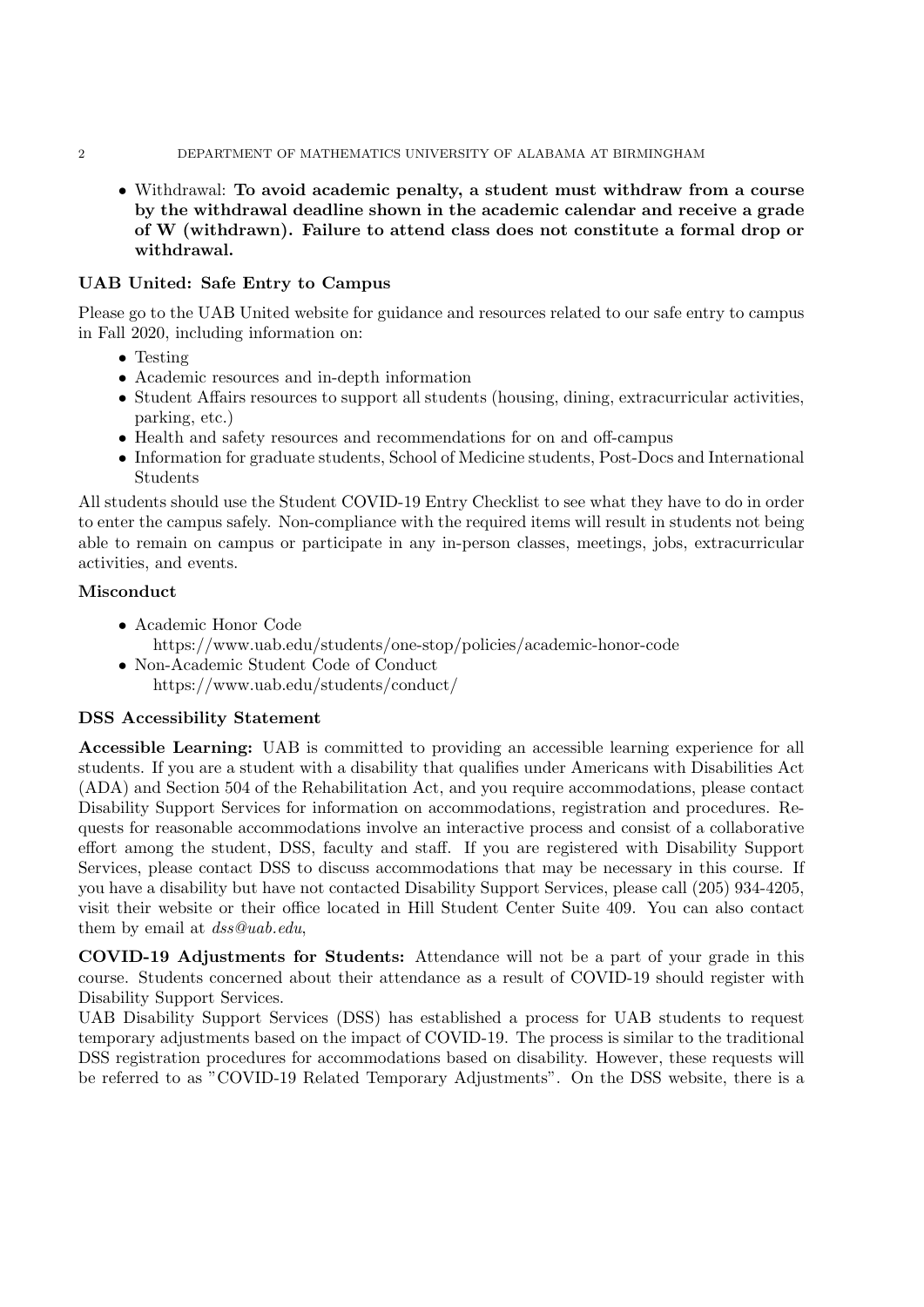section (next to the traditional DSS application process) titled "Request COVID-19 Temporary Adjustments" where students can read the process and click to complete an application.

On the application, the student must complete an attestation and identify which of the following category(s) applies to their situation. Students will be allowed to submit documentation to support their requests.

- *•* I am 65 or older
- My medical provider has determined that I am an individual who is considered high risk according to Centers for Disease Control and Prevention
- I care for or reside with an individual who has been determined to be high risk according to Centers for Disease Control and Prevention
- I have tested positive for COVID-19
- I am requesting adjustments for another reason

Any questions regarding this process should be referred directly to dss@uab.edu. For qualifying students, DSS staff will create a Notification of Temporary Adjustment Letter (PDF format) which will be provided to students. Students will share this letter, as needed, with instructors to request adjustments.

## **Title IX Statement**

The University of Alabama at Birmingham is committed to providing an environment that is free from sexual misconduct, which includes gender-based assault, harassment, exploitation, dating and domestic violence, stalking, as well as discrimination based on sex, sexual orientation, gender identity, and gender expression. If you have experienced any of the aforementioned conduct we encourage you to report the incident. UAB provides several avenues for reporting. For more information about Title IX, policy, reporting, protections, resources and supports, please visit UAB Title IX webpage for UAB's Title IX, UAB's Equal Opportunity, Anti-Harassment, Duty to Report, and Non-Retaliation policies.

### **Mandatory Masks and Social Distancing Requirements**

In accordance with CDC guidelines and for the health and wellbeing of all faculty, staff and students. Students, faculty and staff are required to wear cloth face coverings or face masks at all times and maintain social distancing (6 feet between individuals in traditional classrooms, or, in instructional laboratories and similar settings) while on the UAB campus. Instructors have the right to ask those who are not complying with these requirements to leave class in the interest of everyone's health and safety. In the event that a student refuses to comply with these requirements, the instructor has the right to cancel class.

Additionally, following other simple practices will promote good health in and out of the classroom, such as frequent and thorough hand washing, wiping down desks and seats with disinfectant wipes whenever possible, not sharing personal items such as pens and cell phones, and avoiding crowded areas and other enclosed spaces.

The UAB Blazer community views the adoption of these mandatory guidelines as a mark of good citizenship and respectful care of fellow classmates, faculty, and staff. Please visit the UAB United website for further information.

Food may not be consumed during class times in classrooms, but bottled water is permissible.

## **GuideSafe Event Passport Class Requirement**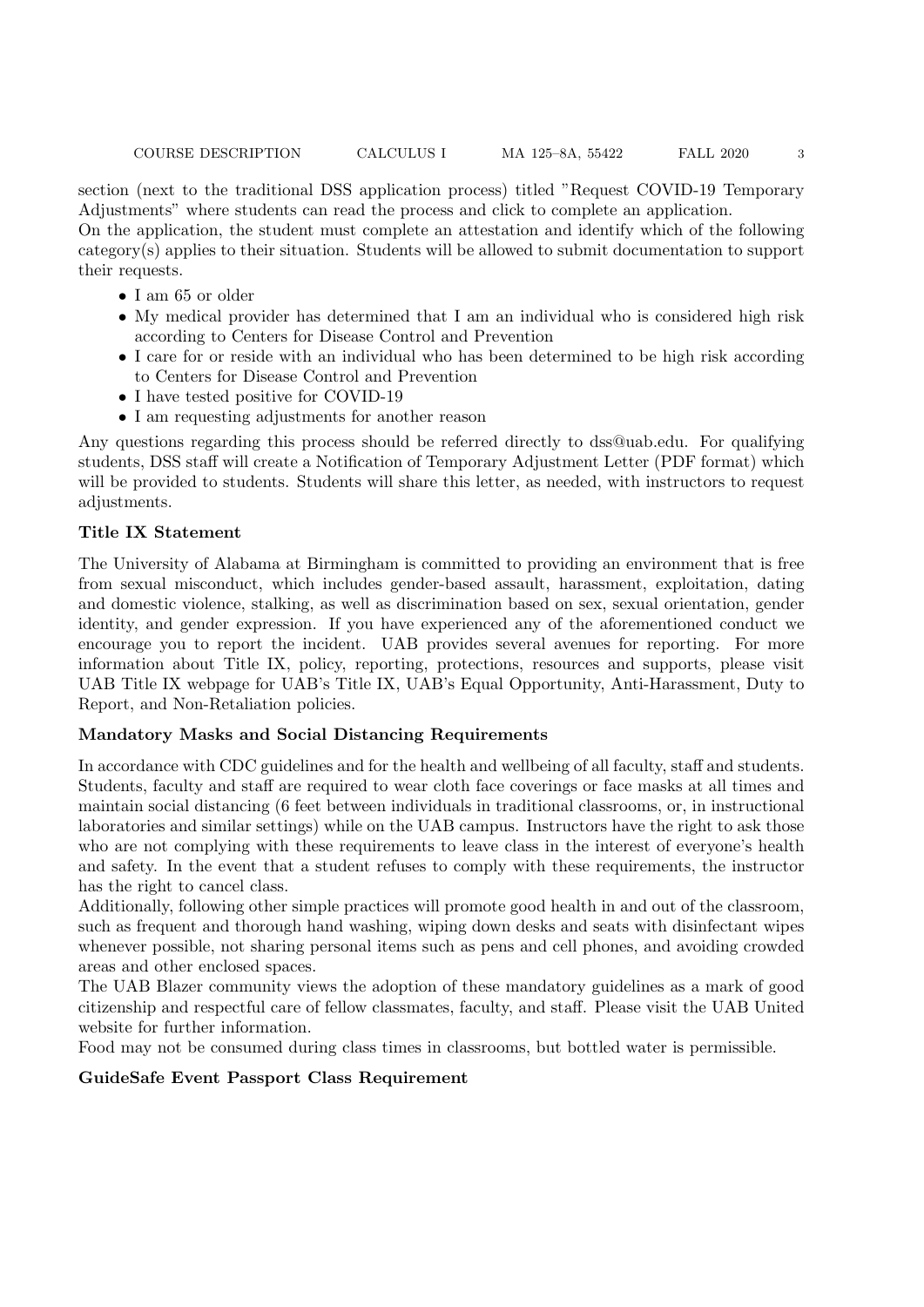Faculty are required to verify all students who are present for in-person instruction have a current Event Passport.

The COVID-19 pandemic is an extraordinary situation requiring significant measures to create a safe educational community. UAB is using  $\text{GuideSafe}^{TM}$  Event Passport to facilitate access to classrooms, meetings, events, or facilities having ten or more people. Attendees, including faculty, staff, and students, will complete UAB Healthcheck, a COVID-19 assessment tool, prior to entering their event. An Event Passport is issued based factors from your daily risk level as assigned by the UAB Healthcheck. After you have completed Healthcheck, press the "Passport" button to get your passport. This passport is good for 24 hours. Remember your passport number to access your passport later in the day. Each user is assigned a unique passport number indicating their status for the upcoming event that will show a "Clear" (Green) screen or "Not Clear" (Red) screen. After the 24-hour passport has expired, you will need to complete Healthcheck again. Each passport will have a time and date to ensure validity. Learn more at UAB GuideSafe Event Passport.

# **Course Information**

**Meeting times:** Tue,Thu: 11:00 am-12:50 pm

**Meeting location:** UH 2007

**Prerequisite:** Grade of C or better in MA 106, MA 107 or equivalent. *Any student who has not fulfilled the prerequisite will be dropped from the class.*

**Credits:** 4 semester hours

**Textbook:** *Essential Calculus — second edition* by James Stewart, Thomson-Brooks/Cole, 2013, 2007; ISBN-13: 978-1-133-11229-7. Topics to be covered: Chapters  $1 - 5.3$ .

### **Important dates**

**First day of classes:** August 24, 2020 **Labor Day Holiday:** September 7, 2020 **Last day to drop without paying full tuition:** August 31, 2020 **Last day to withdraw with a "W":** December 4, 2020 **Fall/Thanksgiving Break:** November 23–November 29, 2020 **Last day of class:** December 4, 2020 **Major exams (tests):** Test I: near Tuesday, September 22; Sec. 1.1–1.6, 2.1–2.4; Test II: near Thursday, October 15; Sec. 2.5, 2.8, 3.1–3.5; Test III: near Thursday, November 5; Sec. 3.7, 4.1–4.5; Test IV: near Thursday, November 19, Sec. 3.6, 5.1–5.3. (These dates are approximate and may be slightly shifted due to unforeseen circumstances.)

**Final exam:** Wednesday, December 9, 2020, 1:30–4 PM (ZOOM) **NOTE DATE AND TIME OF FINAL EXAM!!**

### **Course policies**

• Please make sure that you are able to receive e-mail through your Blazer-ID account. Official course announcements may be sent to that address.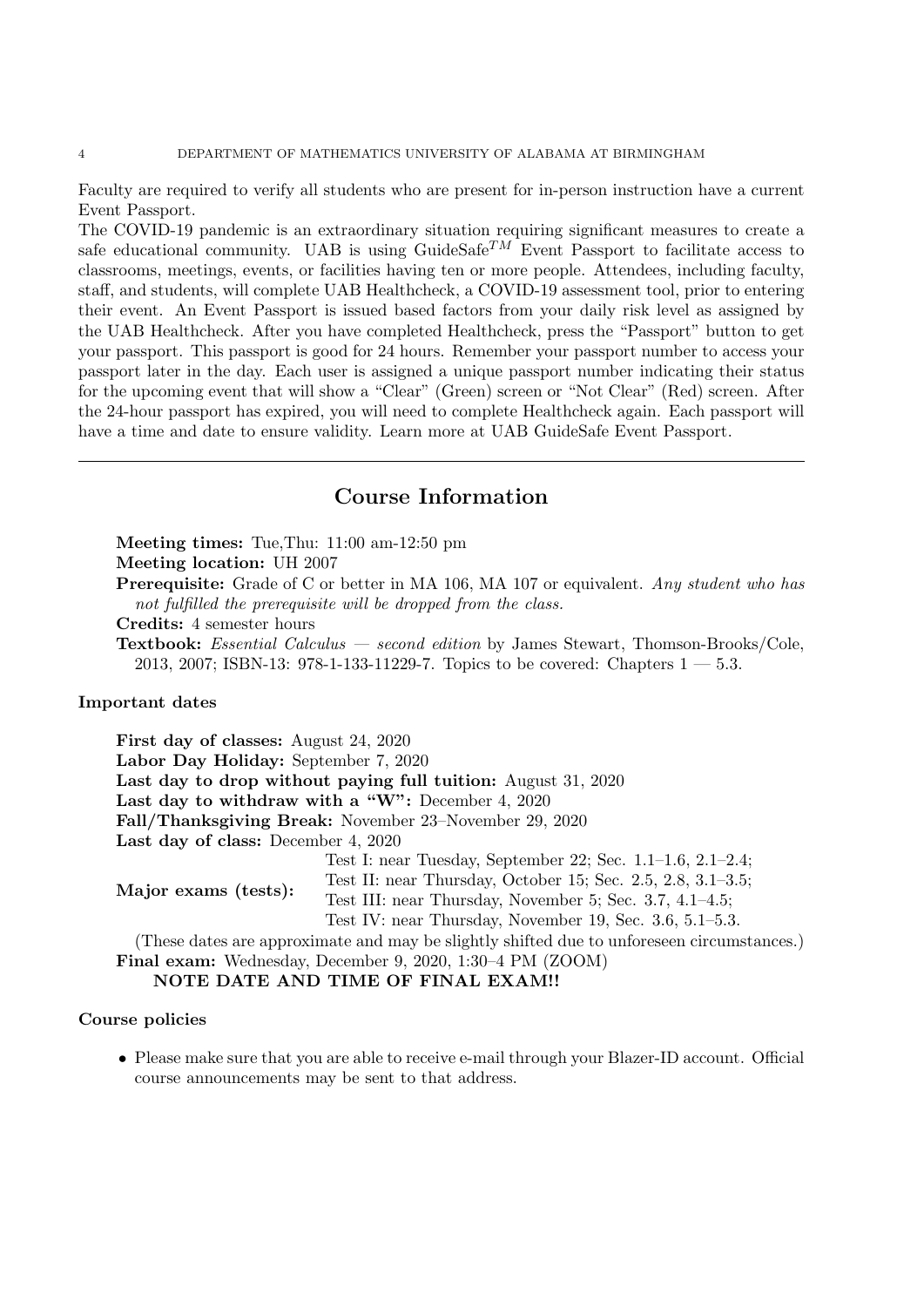COURSE DESCRIPTION CALCULUS I MA 125–8A, 55422 FALL 2020 5

- If your are contacted by the Early Alert Program, you should consider taking advantage of the services it offers. Various services to assist you are also listed in the *Student Resources* section of the *Blazernet* web site.
- *•* If a test is missed due to a serious verifiable circumstance or official university business, the test grade will be replaced with the final exam score. Otherwise, if you miss an exam you will receive a zero score for this exam. In the unlikely event when two or more midterm tests are missed due to a serious verifiable circumstance or official university business, the matter will be resolved on the case by case basis in cooperation between the student, the instructor, and the coordinator of Calculus I classes. In any case you **must** inform your instructor of such circumstances **before** the exam takes place.
- Calculators (without internet access) will be allowed during any of the tests or quizzes. In addition, students can bring one quick reference card to tests, including the final exam (i.e., a standard size 5*′′ ×* 8 *′′*-index card; both sides can be used).

### **Methods of teaching and learning:**

- Class meetings of 100 minutes consisting of lectures and discussions of examples and homework problems. Time also includes quizzes and four in-class tests.
- Students are expected to undertake at least 10 hours of private study and homework per week.
- The online homework system WebAssign will be used (look for more information below).

### **Assessment procedures:**

- Student achievement will be assessed by the following measures:
	- **– Regular online homework.** Feedback is provided when wrong answers are given. Students are encouraged to retake the homework problems (with randomly changed parameters) until they obtain correct answers. A limited number of takes is allowed during the week in which the set is available. Problems on tests are modeled after homework problems. Staying on top of homework is therefore extremely important.
	- **– (Unannounced) quizzes.** Quiz problems are similar to the homework problem sets. This allows students to gauge whether they are ready to work problems in a test situation. Quizzes and homework combined contribute 17% to the course average.
	- **– Four in class tests.** Partial credit is awarded where appropriate. Each test contributes 12% to the course average.
	- **– A 150-minute comprehensive final examination.** The final contributes 35% to the course average.
- Your course performance is your course average (including the final exam score). This is a number between 0 and 100.
- Your final grade is determined according to the following table:

| Course performance: 88-100 75-87 62-74 50-61 below 50 |           |  |  |
|-------------------------------------------------------|-----------|--|--|
| Final Grade:                                          | A B C D F |  |  |

• In addition your grade maybe raised by a strong performance on the final exam (normally at most one letter grade).